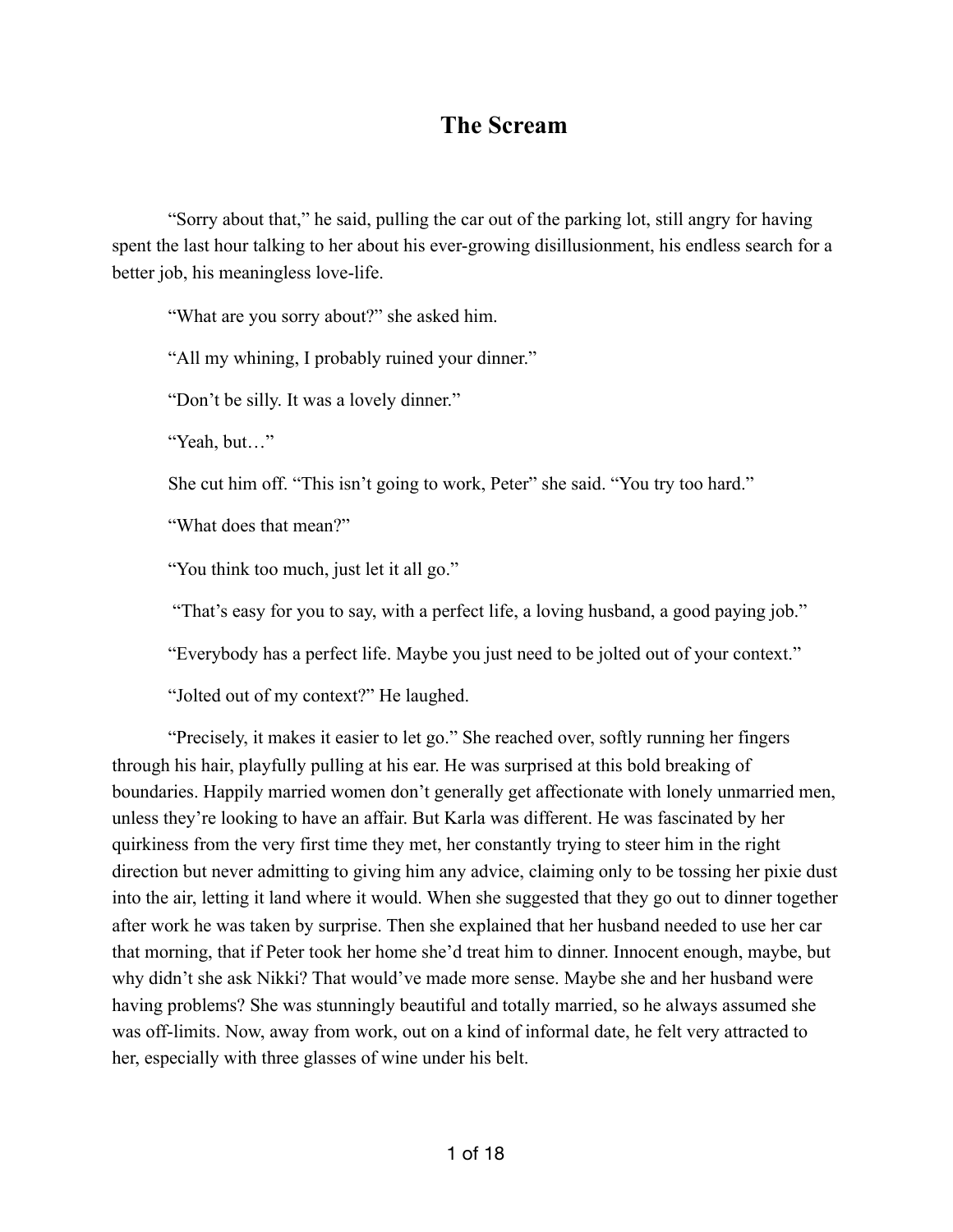"You can't follow the signs unless you know how to read them," she told him, now softly massaging the back of his neck

"What signs are you talking about?"

"I'm talking about taking your inventory, slaying your phantoms."

"C'mon Karla, what the hell are you really talking about?"

"Maybe I'm talking about traffic signs." She laughed. "You're full of traffic signs, stop, yield, wrong way, slow down, so many traffic signs that you're unable to move." She lightly touched his cheek with the back of her fingers. He could feel her eyes studying him like a dermatologist looking for skin cancer.

He quickly turned his head. "Are you making fun of me?"

"Keep your eyes on the road, Peter. Here, turn left here. I live on Magnolia. It's just four more blocks."

He wasn't surprised that she lived in such a nice neighborhood, she, being a well paid, programmer analyst, her husband, an even better paid medical engineer.

"What was your face before you were born?" she asked him.

*What a strange question.* "Obviously my face wasn't anything before I was born, Karla."

"Do you think you'll still be aware after you die?

"Aware?"

"Yeah, do you believe in consciousness after death?" Now she sounded like somebody conducting a job interview, peppering him with questions.

"Hmm, I'm not sure."

"Here's the thing. If you can accept the idea that you didn't exist before you were born," she said this very slowly, keeping track with her fingers, as if she were reciting a mathematical formula, "then you can accept the idea of non-existence after you die, right?"

"I didn't have to deal with any of this before I was born."

"Ah, now we're getting somewhere, that's the first part. So you just need the second part, not dealing with any of this before you die." She giggled.

He thought his head was going to explode. She was like a creature from a different planet, rolling in and out of her ever changing personality, nothing fazing her, and looking more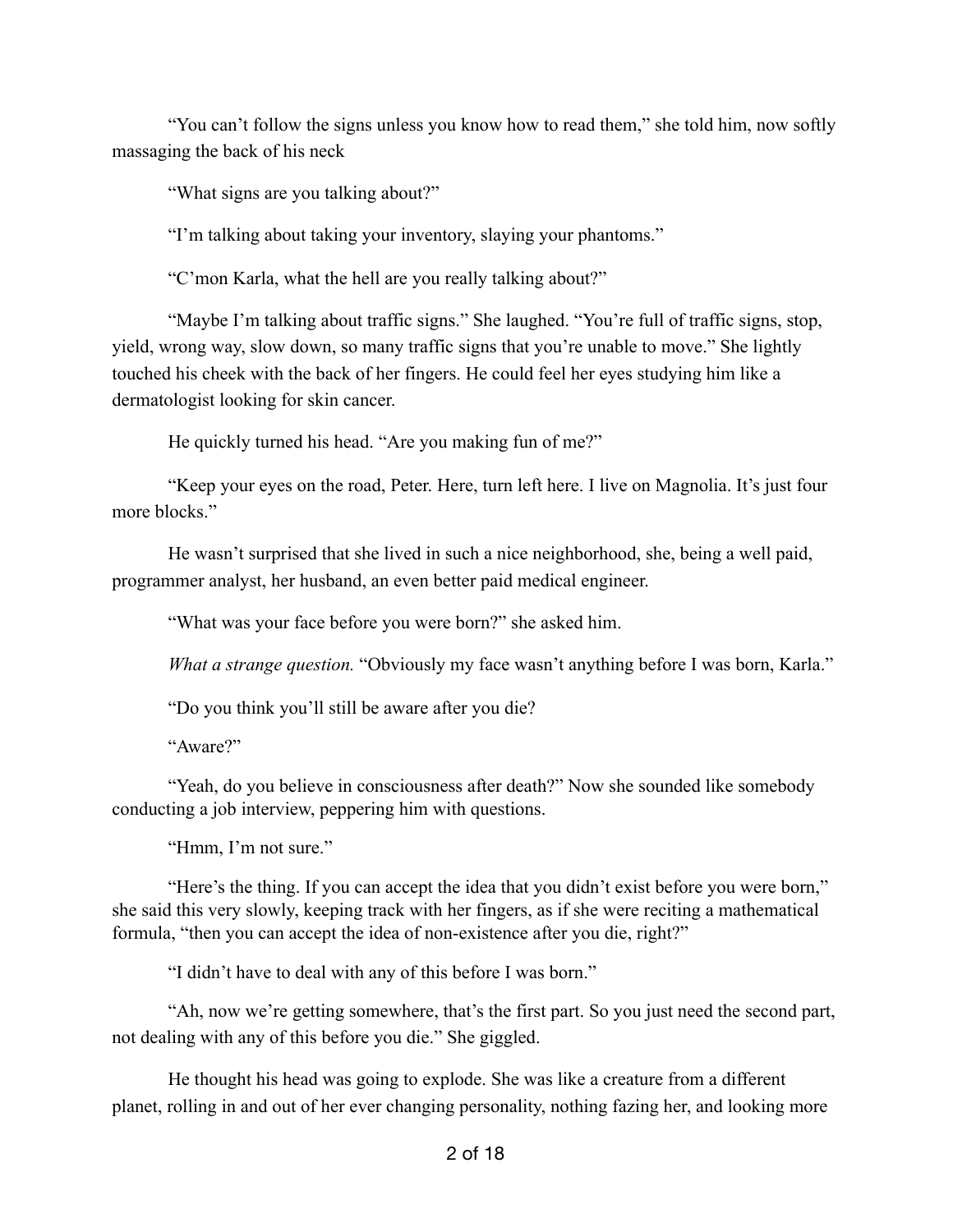like a high school student than a thirty five year old woman had a right to. He was envious, feeling like the years were piling up on him like dirty snow.

"This is it," she said, pointing out her open window. "The two story brick house on the right up there." He turned into her driveway, stopped the car and killed the engine. She looked at him, smiling her enigmatic smile. They sat in silence for several minutes. Finally he said, "Talking to you is like going to the dentist."

She laughed. "Don't be so serious, Peter. It's like I said before, you think too much."

"So tell me, Karla, why did you ask me out?"

Cocking her head slightly, she waved her index finger back and forth, clicking her tongue the way a teacher might scold a third grader. "You're doing it again, you're trying to see some big picture, with agendas, and motives, and consequences, aren't you? I just needed a ride, that's all, just a simple ride home." She took a deep breath. "I have to go inside now," she said, abruptly.

"You need to go inside to see your husband I suppose?"

"Of course I do."

"And he doesn't mind that you were out having dinner with some stranger tonight?"

"You're not a stranger. Besides, why would he mind? We're just friends." She leaned into him, kissing him on the mouth, a warm, wet kiss. He put his hand behind her head, holding her close, not wanting to let her go. He hadn't tasted a woman since breaking up with Camilla over a year ago. "I don't have too many friends who kiss like that," he whispered hoarsely afterwards.

She touched his face one more time. "Thanks for the ride, Peter. See you tomorrow."

"'Bye."

"No, don't ever say goodbye, it's bad luck." She playfully brushed his nose with her finger. "I'll see you tomorrow, okay?"

She opened the door, leaving him without looking back, leaving him feeling like he'd just been hit by a truck. Sitting in his car, feeling confused, frustrated, and toyed with, he watched her go through the front door, quickly turning off the porch light. *What was that all about?* he wondered, unable to start the car, unable to drive away into the night. Was all of this some kind of cruel joke? She was always laughing about everything, as if life itself were one big joke. Was she laughing at him? He was just about to turn the key when he heard a scream. It sounded like it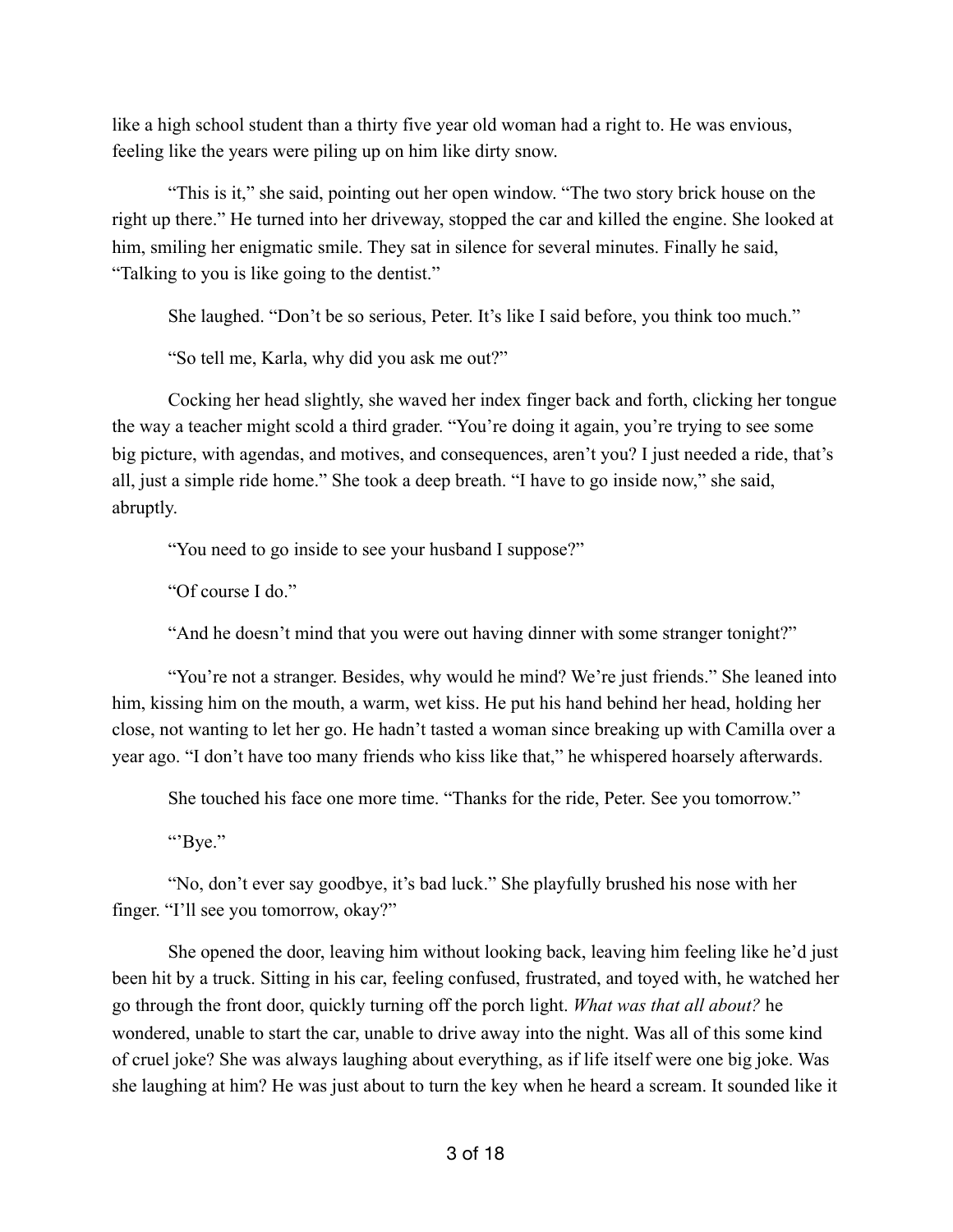came from inside her house. He got out of the car, walked to her front door, and stood, trying to hear what was going on inside. It was still hot even though the sun had gone down an hour before. The windows on either side of the entry were wide open. Everything was quiet. He tapped lightly on the door, waiting for several minutes, and then knocked again more insistently.

After several more minutes, the porch light came on. Then the door opened very slowly, not completely, only half way, the way a door opens when someone inside is intending to say "no, thank you" to somebody trying to sell them something. A man looking to be in his early forties, very slight, with thin blond hair and wire-rimmed glasses finally appeared. "Yes, what is it?" He had a German accent. He smiled but it was without warmth, a self-conscious smile, with his eyes half closed, his face drawn and haggard.

"You must be Karla's husband."

"That's right," he said. "My name is Lucas. And you're..?"

"Peter… Peter Bergman. We work together."

Opening the door fully now, he stood in his bare feet, wearing only shorts and a tee shirt. "Ah, yes, I know. She told me about you. How was dinner?"

Peter smiled. "Fine, thanks."

"Did Karla leave something in your car? Is that why you came back?"

Peter let out a little nervous laugh. "No, it's just that..." He shuffled his feet, looking down, feeling very awkward, unable to ask this guy the obvious question: why someone had just screamed inside his house. Lucas' eyes narrowed, boring into Peter with an increasing display of cold impatience.

"I know this may sound strange," Peter said haltingly. "It's just that I could swear I heard a scream come from inside your house a minute ago. Is everything okay?"

Lucas laughed lightly, dismissively. "Ah, a scream." He shook his head. "No, I don't think so. Karla came in, said hello, and went straight upstairs. I'm sure I would have heard her scream." He laughed again but it sounded mirthless and phony. "Maybe it came from our neighbor's house."

"No, I'm pretty sure it came from your house; your windows are wide open."

"Oh, wait, right, I'm sorry. That was my TV. I meant to lower the volume when Karla went upstairs but I turned it up by mistake. Sometimes I'm terrible with these gadgets."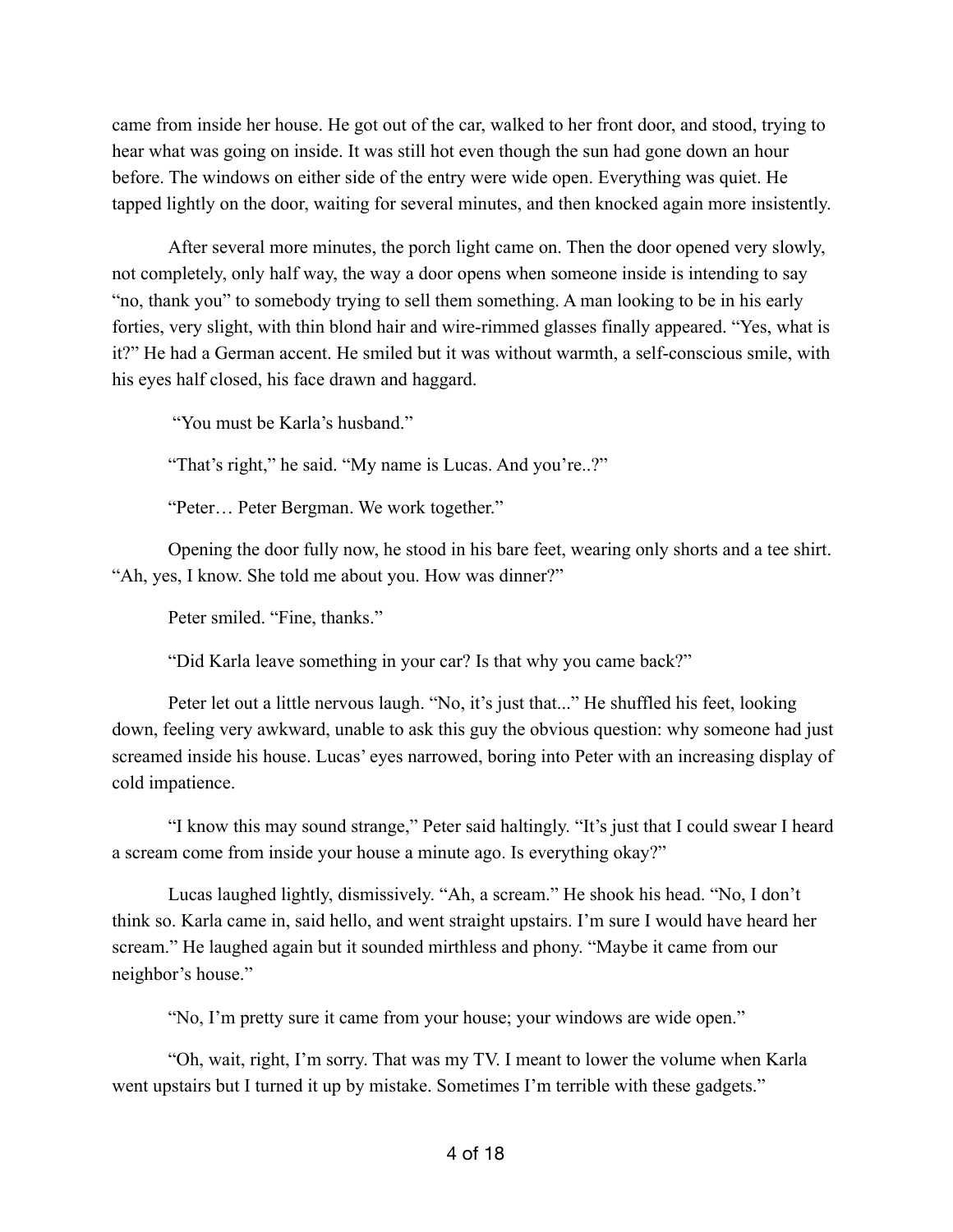Lucas made it plain that his explanation constituted the end of their conversation, silently staring at Peter blank-faced, waiting for him to get off his doorstep. "So we've solved that little mystery, right?" he said flatly, with a forced smile, "I'll say goodnight then; I've had a long hard day and I'm very tired."

Peter shrugged. "Yeah, okay, nice to meet you."

"Yes, you too."

Lucas hadn't quite closed the door when Peter turned around, asking as nonchalantly as he could, "Would you mind if I talked to Karla for just one second?"

Lucas looked surprised, his eyebrows rising ever so slightly. "It's getting late," he said.

"I know, but I just now remembered something I forgot to ask her, you know, work related. It'll only take a minute, I promise."

Lucas seemed reluctant. "No more than a minute then," he muttered impatiently. "Let me go get her."

Lucas closed the door very quietly. The more Peter thought about it, the more anxious he became, the scream he heard was real, he was sure of it, and it sounded like Karla. The guy looks like a rocket scientist and he doesn't know how to use his TV remote? C'mon, that's a pretty lame story. What if he saw them? Karla didn't go in right away. He may have heard the car pull up, looked outside, saw them talking, and then… shit, he would have seen them kiss. What if he's a jealous wife beater? By the time the door opened again, Peter's brain had connected all the dots, putting everything together all the way to the point of wondering where Lucas had hidden Karla's body.

"I'm sorry but she has her little mandala hanging on the outside of her door."

"Her mandala? What does that mean?"

"It's her signal to me that she doesn't want to be disturbed. It means she's meditating.

Peter didn't buy it, but there was nothing he could do. "Oh well, I guess I can ask her tomorrow."

Peter walked slowly back to his car. He couldn't call the police. What would he say? That he wanted to report a scream? That there was this creepy German guy they needed to check out?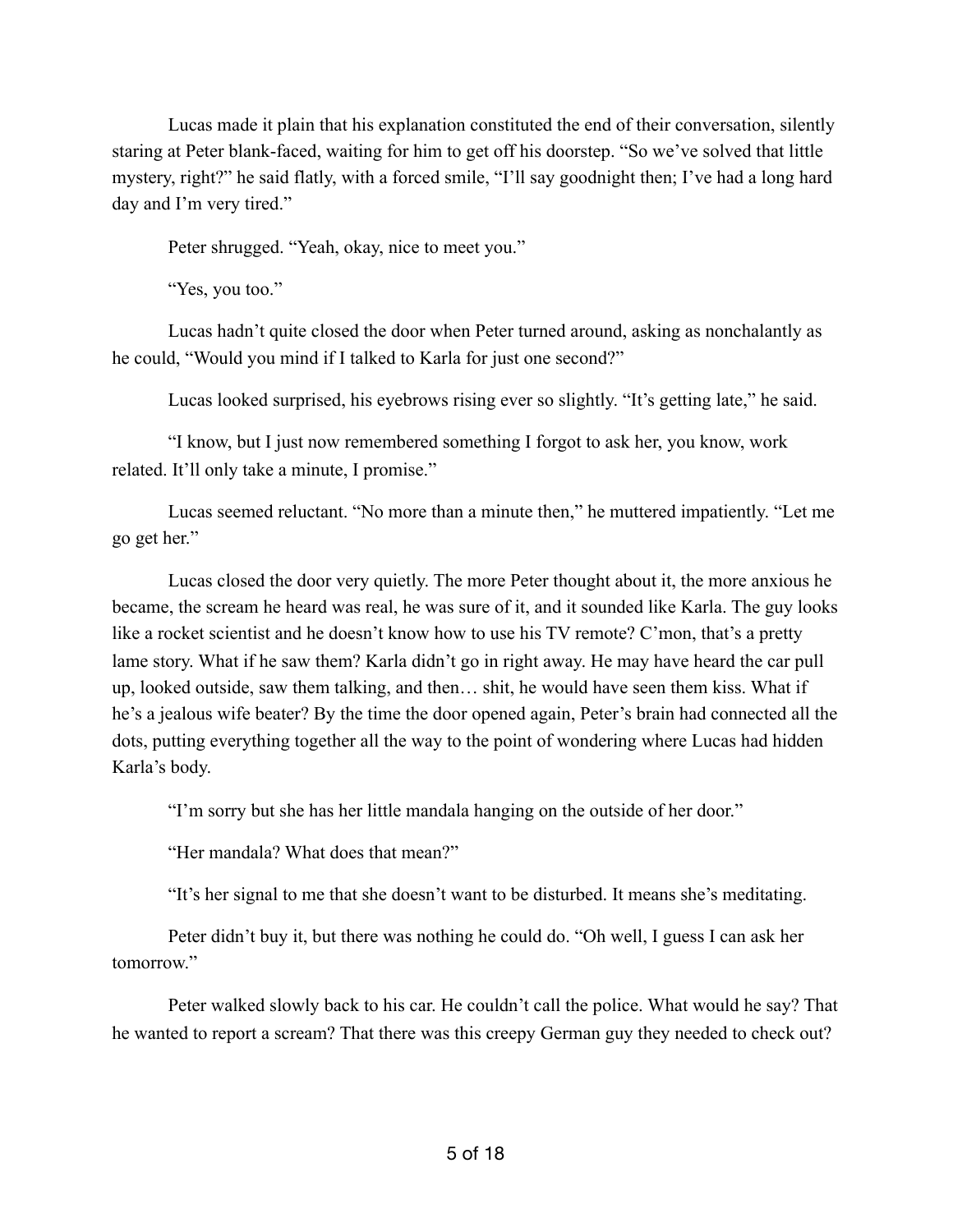When Karla didn't show up for work the next morning all of Peter's worst fears seemed to be confirmed. The emotional roller coaster that kept him awake all night wasn't going to go away; that scene on Karla's doorstep would keep playing over and over inside his head, each time more and more ominous.

He heard Nikki arrive, settling into the cubicle next to his, putting her lunch into her little refrigerator, booting up her computer. He had to talk to somebody about what was going on.

"Hi, Nikki."

Nikki looked up at Peter standing a few feet away from her, encroaching into her space.

"Oh, hey Peter." Nikki was thin and pale, kind of cute, with her short cropped pinkish white hair. But it was the kind of androgynous look that Peter couldn't get too excited about, he always wondered whether she was a lesbian. She wasn't that interested in guys, as far as Peter could tell, not interested in him, anyway. On the other hand, Nikki was the kind of geek who didn't have many friends of either sex.

"Where's Karla?" He attempted to sound conversational even though his insides were churning.

"I don't know. You might want to ask Jerry. She usually calls him when she needs to take some time off."

"Aren't they in the middle of the O'Brien project?"

"Yeah, I think they are."

"They have an August deadline and Jerry only has two programmers. Doesn't that seem a little funny to you, why would Karla take time off?"

"Uh, Peter? I'm really busy. Just go ask Jerry, okay?"

"Yeah, sorry."

Peter tapped on Jerry's open office door.

"Jerry?"

Jerry glanced up briefly and then continued staring at his computer screen. "Not now, Peter"

"But I was just wondering if you heard from Karla, I noticed that she isn't in today."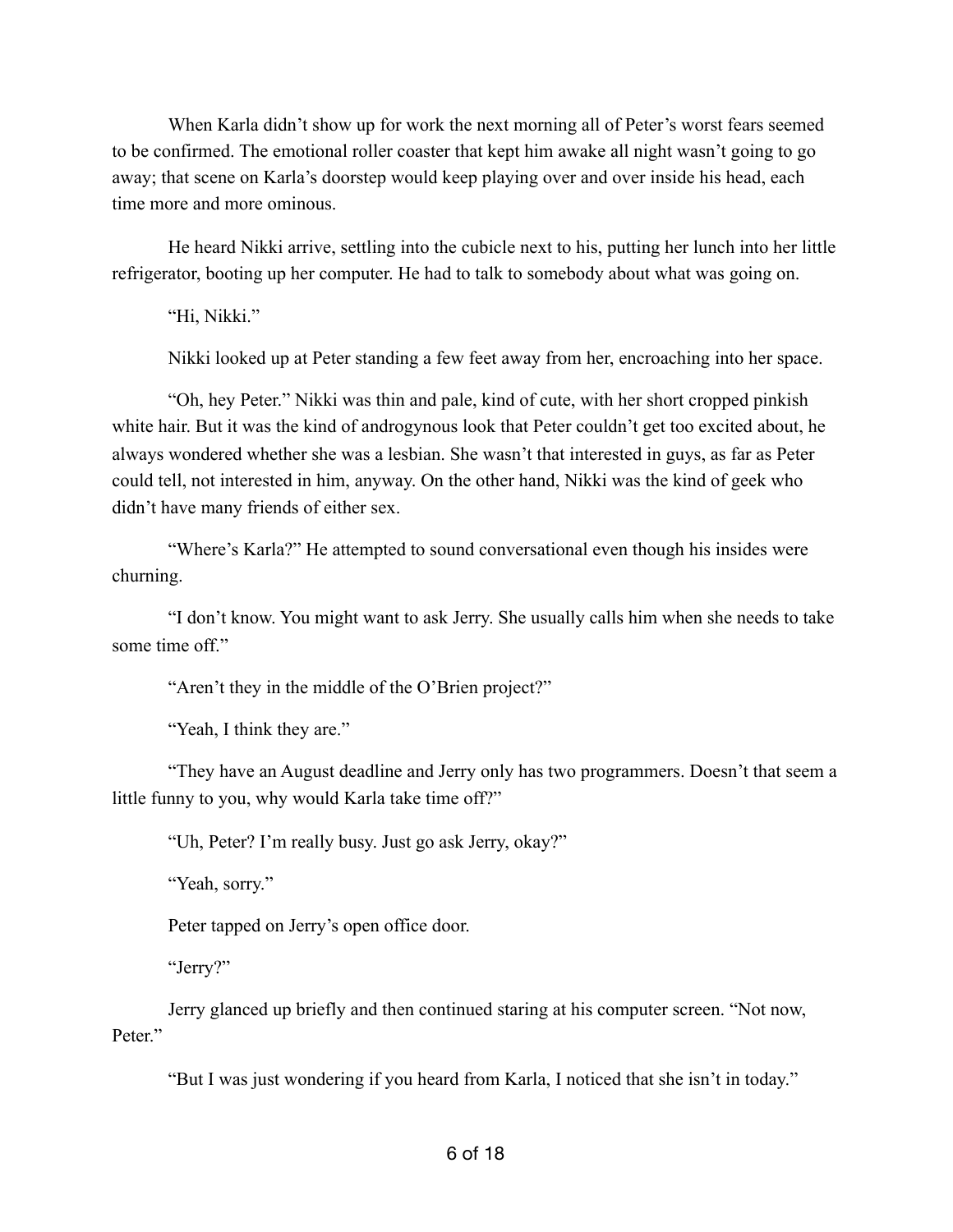Peter had obviously touched a nerve, Jerry looking up red-faced and angry. "Tell me about it. Her husband called and said she isn't feeling well."

"Her husband? Doesn't she usually call you herself?"

Jerry stared at Peter as if he had just insulted him. Then he exploded, "I just told you she's sick, man. Don't you think it makes sense for her husband to call me if she's sick? I'm the goddamned project manager for chrissake."

"Hey, Jerry, lighten up. I didn't mean to get into an argument with you about it."

Shaking his head, turning away from Peter, obviously embarrassed, Jerry sighed. There was an awkward silence. "Yeah, I'm sorry, Pete," Jerry said finally, through another sigh, gazing out the window, "I didn't mean to take it out on you. It's just that this is a bad time for her to go and get sick on me. I'm in deep shit if she doesn't get her ass back in here real quick. I was short staffed to begin with so this could be a disaster."

"Maybe I can help you."

Jerry turned around. "You? Aren't you working on some web pages for Jose?"

"Yeah, but you could ask Jose to cut me loose until Karla comes back. We're way ahead of schedule anyway."

"Are you serious? Man... you'd be a real life saver if you could do that for me, Pete."

"Sure"

 "If Karla isn't back by the end of the week I'll ask Jose, okay?" Jerry smiled, adding, "But why are you so interested in Karla anyway?"

"She's a friend, that's all, so I was wondering where she was this morning."

As soon as Peter returned to his cubicle he started Googling Karla Gaertner. There was a slew of Karla Gaertners, but none of them looked like her, not the ones in Facebook or My Space or LinkedIn or Twitter. He stepped into Nikki's cube, standing patiently, waiting while she continued typing. Sensing his presence, she finally stopped, making no attempt to hide her annoyance. "You're back?" She said this without looking at him.

"Can I talk to you for a second, Nikki?"

"Only a second, Peter; I'm swamped."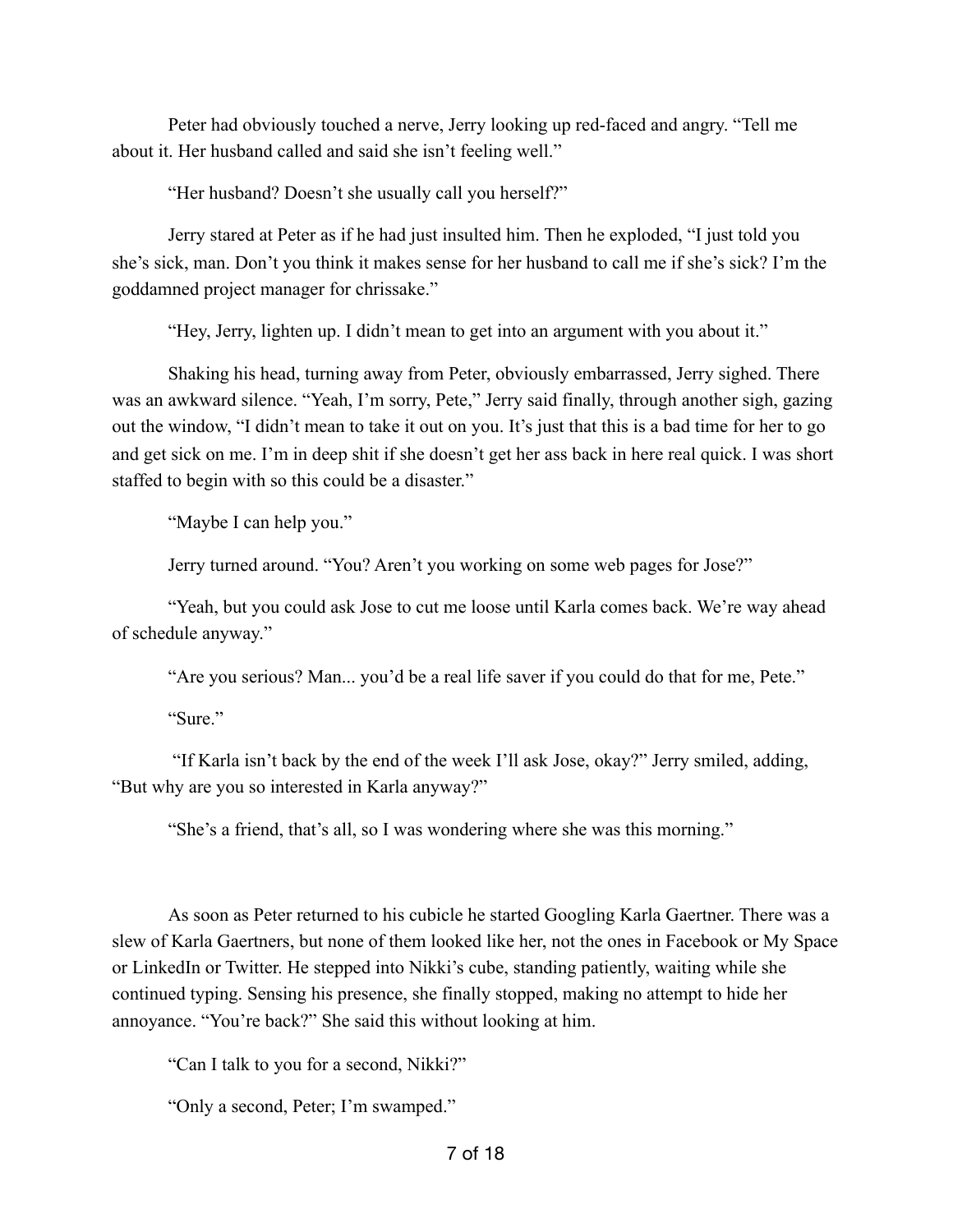He sat down next to Nikki's desk, leaning toward her, speaking confidentially. "You're Karla's best friend, right?"

"I don't know about that. She's a friend. We've worked on some stuff together."

"I just tried to find her and I couldn't."

"You mean on the internet?"

"Yeah"

"I'm not surprised. She told me once that being on the computer ten hours a day was enough. She didn't want to have to look at screens when she wasn't at work."

"Yeah, that makes sense. Listen Nikki, do you know anything about her husband?"

"Lucas?"

"Yeah"

"I know they met in Munich, let's see, he's some kind of engineer. Seems like a nice enough guy. They've been married for about ten years, I think."

"Do they seem happily married to you?"

Nikki laughed. "What kind of a question is that?"

"I don't know. I just have a feeling that Karla might be… uh…"

"Might be what?"

"Well, Karla and I went out to dinner last night."

"Yeah, so?"

Peter stood up abruptly. "Nothing, never mind, I didn't sleep very well so I guess I'm not making too much sense."

"Yeah, you're not."

"Do you have her cell number? I want to make sure she's okay."

Nikki looked at him, frowning. "Peter, she's married. Her husband is quite capable of making sure that she's okay."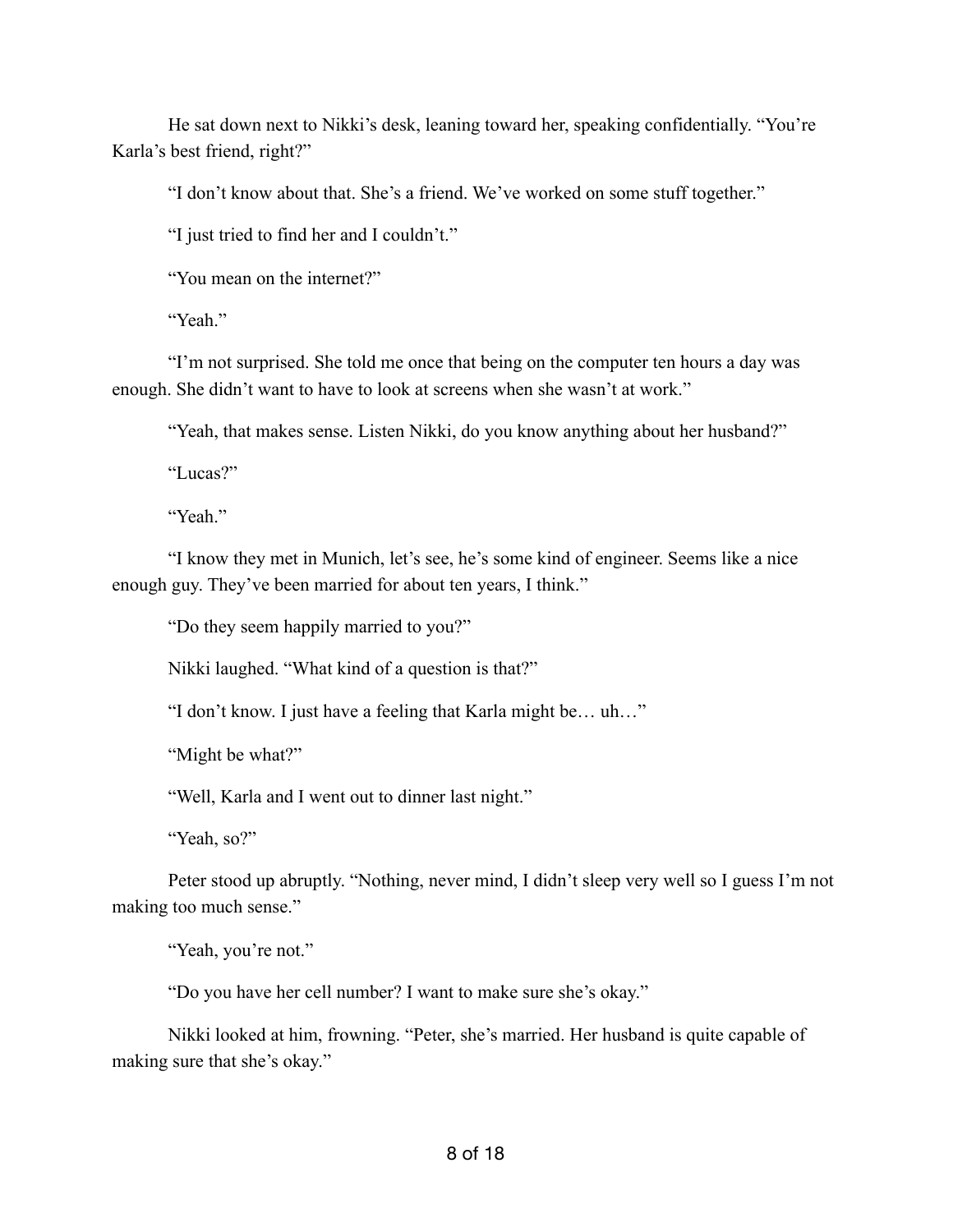"Yeah, yeah, I know, but Jerry asked me to pitch in on the O'Brien project so I may need to talk to her."

Peter tried to call her several times during the day but he only got her voice mail. His text messages all went unanswered. Over the next couple of days he pressed Nikki for more information, especially about Karla's husband, but Nikki seemed to be getting more and more irritated with him so he stopped asking.

Karla didn't show up all week.

Jerry, with a big grin on his face, was waiting when Peter got back to his cube Friday after lunch. "I talked to Jose and he says that you can help me out. Isn't that great?"

"Karla must be really sick. Did she call you?"

"She never was sick. It turns out her husband, this guy named Lucas, told me a little white lie, as he put it. He says that they're going back to Germany."

"You're kidding me?"

"He says he lost his job a few days ago and they can't stay here trying to make it on one salary. She's not getting any referrals from me, that's for sure. I thought she had more class than that, no two weeks' notice, no goodbye, nothing. But I have to hand it to her, her code is super well documented so you should have no problem picking up where she left off."

"Did you actually talk to Karla?"

Jerry's smile was gone. "Why are you asking me all of these questions about Karla, Peter? It's time to start talking about what we need to do on the O'Brien project."

But there was no way Peter could let this go. It confirmed all of his worst suspicions about her husband seeing them kissing in the driveway and deciding to do something about it, either forcing Karla to leave, or worse. He might have locked her up in that house for all Peter knew. He seemed like the type. "C'mon Jerry," he continued doggedly, "she's a good friend and I can't get hold of her; you must have talked to her at some point, right?"

 "Well, no, I never talked to her directly. Her husband said she needed to go to San Diego to see her mom before they leave on Saturday. I guess her mother's pretty sick. That's what the lie was about."

"What do you mean?"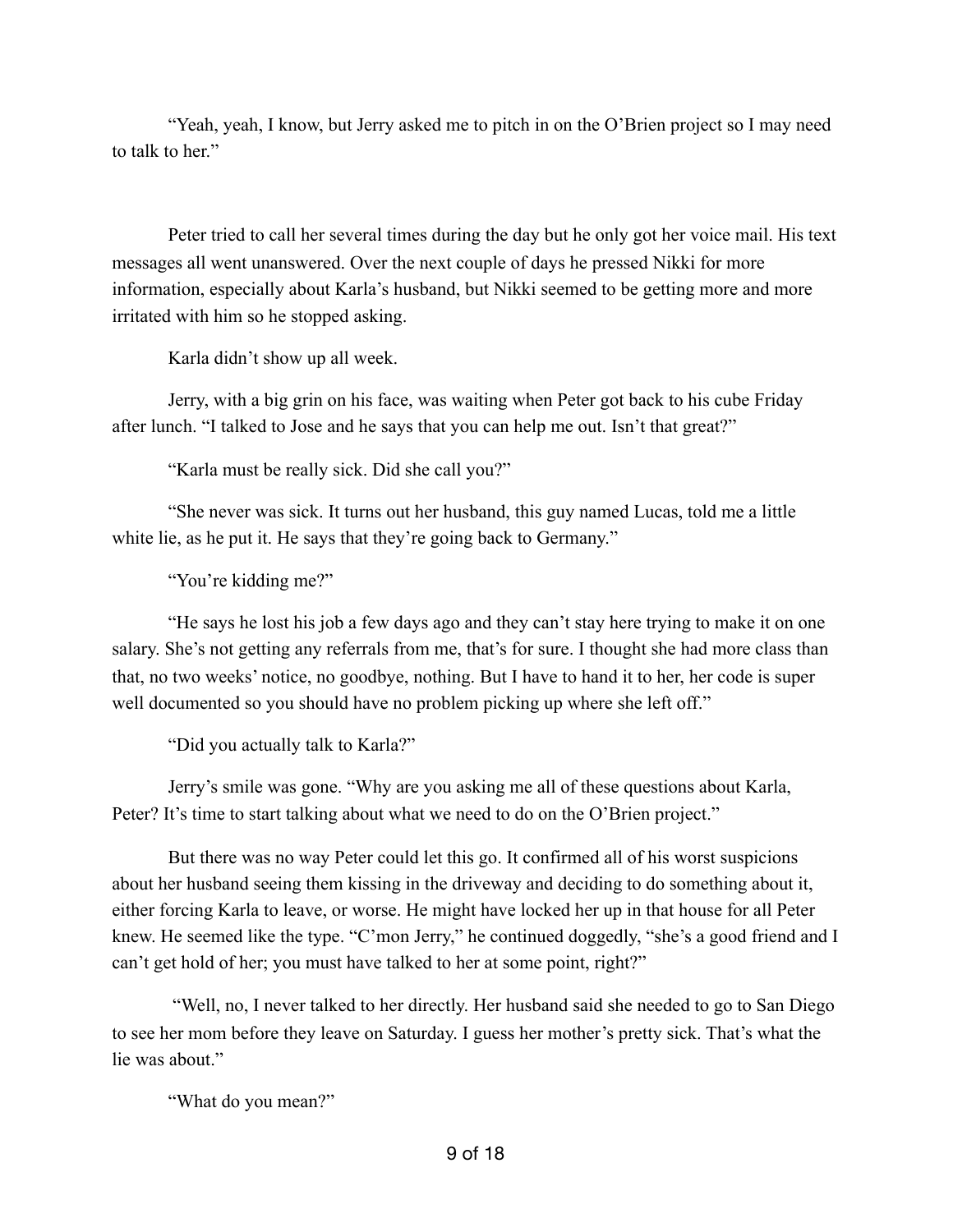"I mean he lied about Karla being sick so she could head down to San Diego to see her sick mother."

"Do you think that makes any sense?"

"I don't really care. All I know is that she's out of here.

"But this is all so sudden. She must be coming in to pick up her stuff, right?"

 "Nope. Her husband said they have too much to do at home, packing up and getting ready to leave tomorrow. He told me they would be in touch; we can send her things to Germany as soon as they find an apartment."

"Wow, I can't believe it."

"It's not that big a deal, Peter. People come and go all the time in this business. Enough about Karla already, you're giving me a headache with all your questions. Here's her password." Jerry handed him a little slip of paper. "Her newest stuff is still on her hard drive."

After Jerry left Peter's cube, Nikki sat staring at her computer, all kinds of warning bells going off in her head. Normally she hated getting involved in the melodrama that swirled around the IT department, but this was different. Peter had to be stopped. She got up and headed for Jerry's office, determined to do something before it was too late.

"Jerry, do you have a minute?" she asked through his open door.

"Not really."

"I need to talk to you in private. It's pretty important." Jerry shrugged, motioning her into his office. She closed the door behind her.

As soon as she was seated Jerry said, "Don't tell me you're leaving too?"

"Why do you say that?"

"Because Karla's leaving, you must have heard."

"Yeah, I heard, that's why I'm here."

"Because of Karla?"

"No, because of Peter."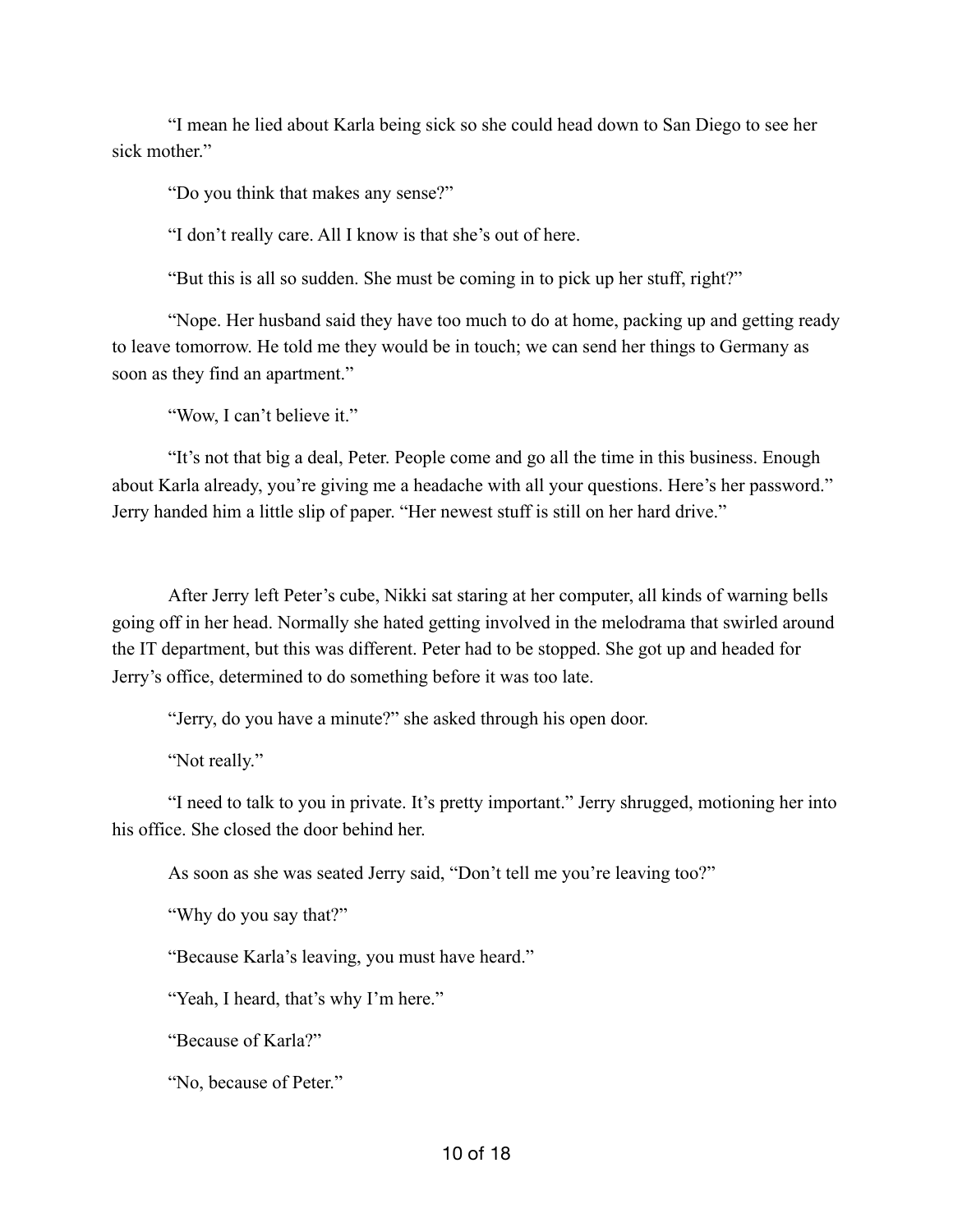"Peter?"

"Haven't you noticed him this week? He's been moping around ever since Karla didn't show up for work on Tuesday, looking her up on-line, cornering me, asking all kinds of questions about her and her husband and…"

"Yeah, well I did wonder about that, but he kept telling me that he was her friend and he was concerned about her – overly concerned if you ask me."

"That's what I mean."

"What?"

"His obsession – and I made the mistake of giving him her cell number."

"Aren't you blowing this a little out of proportion, Nikki?"

"I don't think so." Nikki sat staring down at the floor, slowly shaking her head.

"Is that it, Nikki? I'm really busy."

"I never told you about this before..." She stopped and took a deep breath. "But now I have to, Peter is forcing me to."

"What do you mean?"

"Well, I was stalked once, a long time ago, and it was the worst thing that ever happened to me. I spent years in therapy trying to get over it."

"You were stalked?"

"Yeah. And that's what this is about. After everything that's been going on this week, I finally figured out why Peter bothers me so much, he's a goddamned stalker."

"You're joking with me."

"I heard he bothered Camilla for months after they broke up. And now he's become obsessed with Karla, you even noticed it. It all makes sense when you think about it."

"But Nikki, Peter just doesn't seem like the kind of guy who would be a stalker."

"They never do, Jerry. Stalkers are like child molesters, real con artists, totally skilled at hiding their dark little secret."

"But we're talking about Peter here. How can Peter be some kind of pervert?"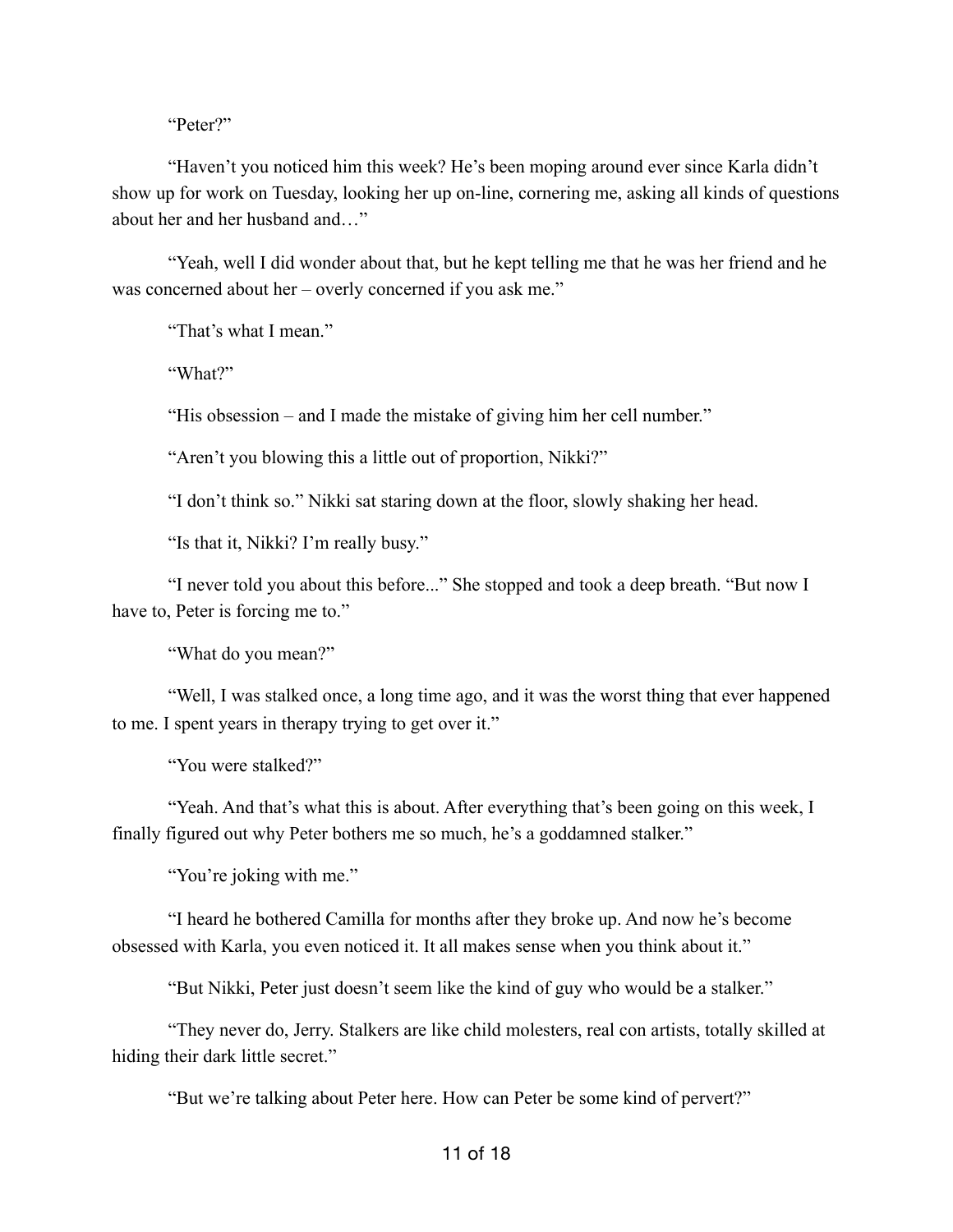"Think about it, Jerry. Karla's leaving all of a sudden and she hasn't said anything to anybody, does that seem normal?"

"Well, when you put it that way…"

"A stalker can make your life a living hell, believe me, I know all about it. And the only way to get rid of one is to make them disappear, and that can involve years in court, it's horrible, Karla would never do any of that, she's a free spirit, she'd just leave. I think that's why she became so incognito all of a sudden. She wants to make a clean break from this place, and from the weirdo who's been bothering her. She probably talked her husband into going back to Germany just to get away from Peter."

"So what do you want me to do? I can't very well pick up the phone and call the police, can I? I could be sued for slander."

Nikki slowly nodded her head, chewing on her lower lip. "Maybe you're right; we can't call the police, not yet, anyway.

"What do you mean, 'not yet'?"

"You told Peter that Karla was leaving tomorrow, didn't you?"

"That's what her husband told me."

"Listen Jerry, I know a lot about stalkers and I don't think Peter is going to give this up. I bet he's planning on trying to see her before she leaves."

"You really think so?"

"Yeah, he'll probably head over to her house tonight after work, I'd bet my life on it. You and I need to follow him."

"That's crazy, Nikki."

"If we catch him in the act, sneaking around her house, then we can call the police."

"I don't know, Nikki, I'm not comfortable with following somebody around like that."

"If I'm wrong then there's no harm done, right?"

"Yeah, but..."

"But if I'm right, then you can get Karla back. Wouldn't you like that?"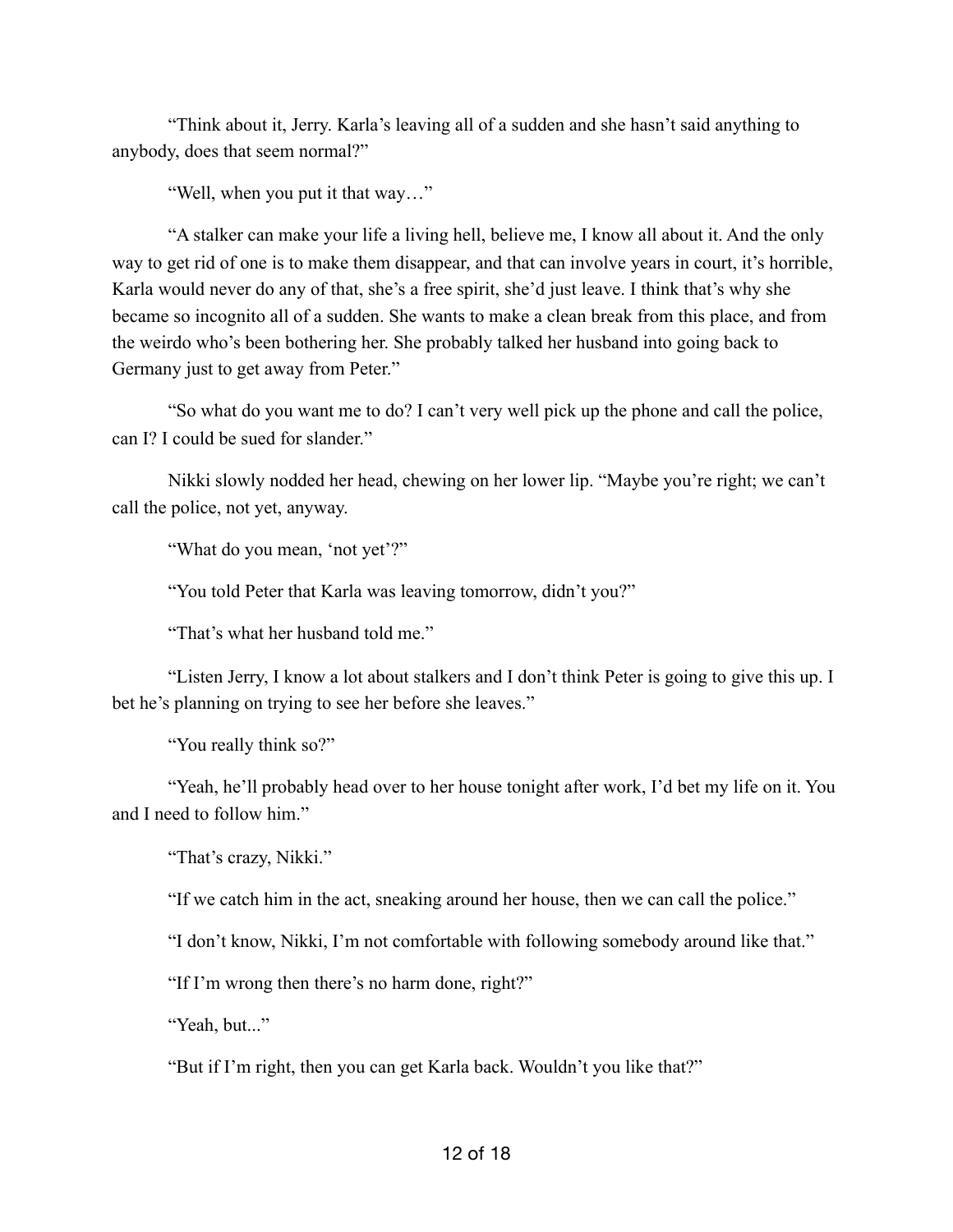"It's too late, Nikki, Karla's going to Germany tomorrow."

"Maybe not. If we can get Peter to stop bothering her she won't have to go to Germany."

"Jesus, Karla, you're really convinced about this aren't you?"

"You bet your sweet ass I am. Are you in?"

"I've never done anything like this before, I…"

"We can go in my car."

"But Peter will be late tonight, catching up on the O'Brien project."

"No problem, we'll just wait him out. That's the only way to nab a stalker anyway."

Between endlessly writing code and constantly worrying about Karla, Peter was completely fried by the end of the day on Friday. He had to settle this thing once and for all, before suffering some kind of nervous breakdown. He was certain that Lucas was lying and if he flew off to Germany nobody would ever know about Karla's disappearance. He had to stop him.

It was 10 o'clock by the time Peter turned on to Magnolia Avenue. He parked his car a couple of blocks away, thinking it would be better not to drive right up to Karla's house announcing his arrival. Approaching the house on foot, seeing all the lights ablaze, he felt the rush of adrenalin gearing him up for his confrontation with Lucas. Looking through the open window on the side of the entryway he could see various taped cartons strewn about. Not a stick of furniture remained*.* Peter knocked loudly on the door, listening to the echo bounce around the empty room.

"I'll be right there." It was Lucas's voice, coming from upstairs.

Upon opening the door, after his initial shock, a sheepish grin crept across Lucas's face. "I thought you were Michael from next door, he's been helping pack tonight." Lucas smiled. "So, you're probably still wondering about that scream you heard, huh?" he said with a laugh.

Peter remained silent, stunned by this totally unexpected comment.

Lucas laughed again when he saw the confusion on Peter's face. "I confess, I lied, the scream didn't come from my television set. But what else could I say? When I told Karla that I lost my job and we'd have to move back to Germany, she screamed and ran upstairs crying. It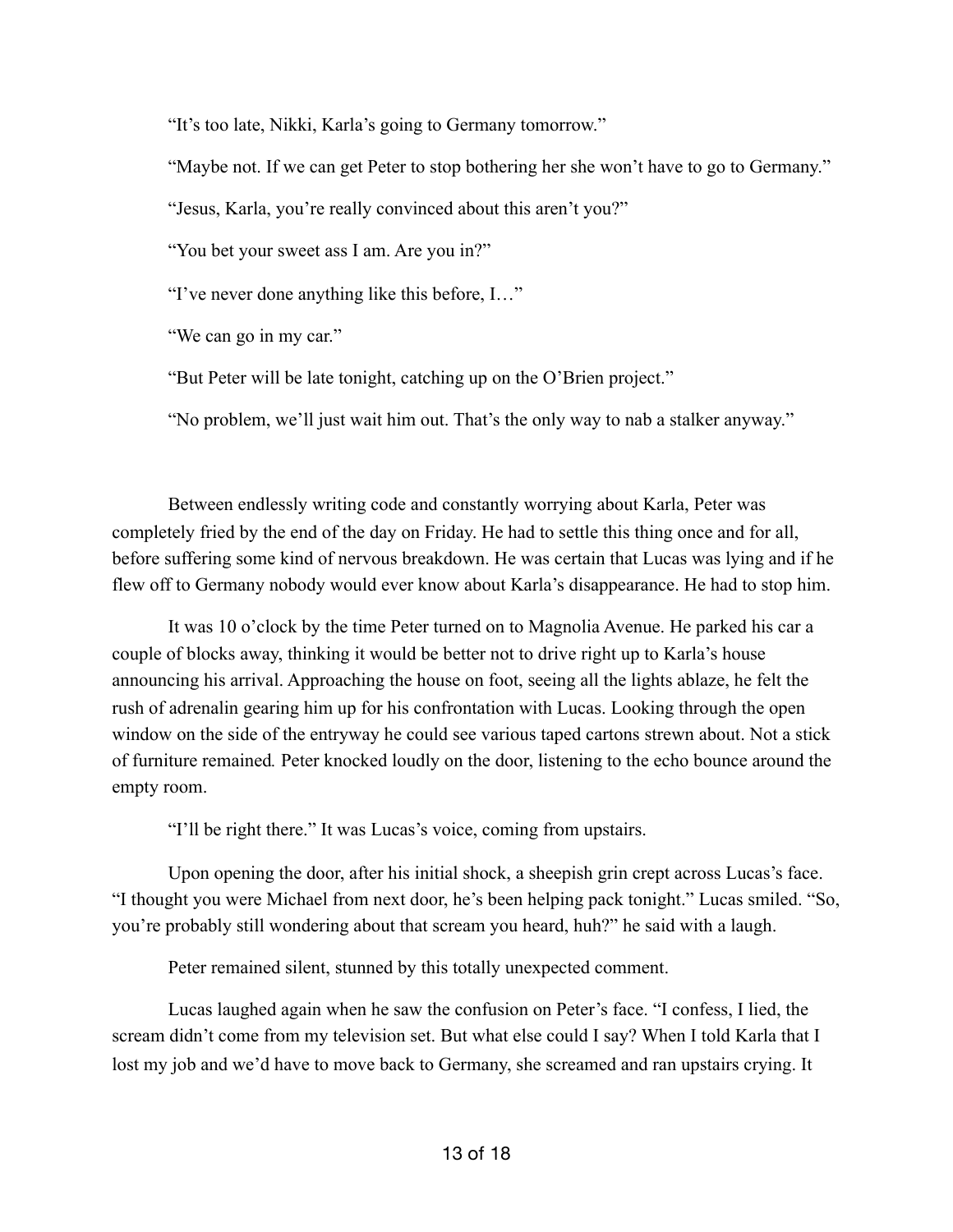was very awkward when you came to the door. How could I get into all of that with you, a total stranger, you know what I mean?"

Peter was shocked by Lucas' animation, looking and sounding so confident, so different from the person he met only a few days earlier. Peter said nothing, continuing to glare at him, not smiling, assuming this was all some kind of big cover-up.

 Lucas plowed ahead, undeterred. "Karla feels things so deeply; I'm sure you know. That's why all of this is hard for me. She has this thing about saying goodbye, she hates it, and it's probably the only thing in the whole world that she hates. So she said I needed to cover for her, she wanted to leave without having to face anyone, without all of the tears and the goodbyes."

When Peter didn't respond, Lucas frowned. "I'm sorry." He paused. "You are Karla's friend who was here the other night, yes? Your name's Peter? I'm sure I was very rude to you, I wasn't myself after just having lost my job, you'll have to forgive me." Peter nodded, but there was something in his look that showed he didn't believe a word Lucas was saying. Lucas went on. "You see, I'm scheduled for an interview with Siemens in Hanover next week so things are looking up now." He stopped. "Sorry, I've had too much coffee tonight; I keep going on and on."

Offended by all of these obvious lies, feeling his rage increasing, Peter attempted to speak in very measured tones. "Can I talk to Karla, then? Or is she still up there meditating?"

The question took Lucas by surprise, something about it sounding completely off, completely accusatory. "Well, I'm afraid she's still not here," he said hesitantly, seeming somewhat confused. "She went to San Diego to see her mother. Didn't they tell you at work?"

"Shouldn't she be back by now?" Peter said, unable to hide his ever growing hostility.

No longer able to maintain his veneer of hospitality, Lucas eyed Peter with open hostility, his voice sounding suddenly defensive, suspicious. "I don't think that's really any concern of yours, is it?"

Peter smiled smugly. "It's getting kind of late, don't you think? Aren't you leaving tomorrow?"

"It would be best if you're not here when she returns," Lucas said, his voice now cold, "as I told you, she gets very emotional having to say goodbye."

"Yeah, right."

"Just what does that mean?" Lucas asked him.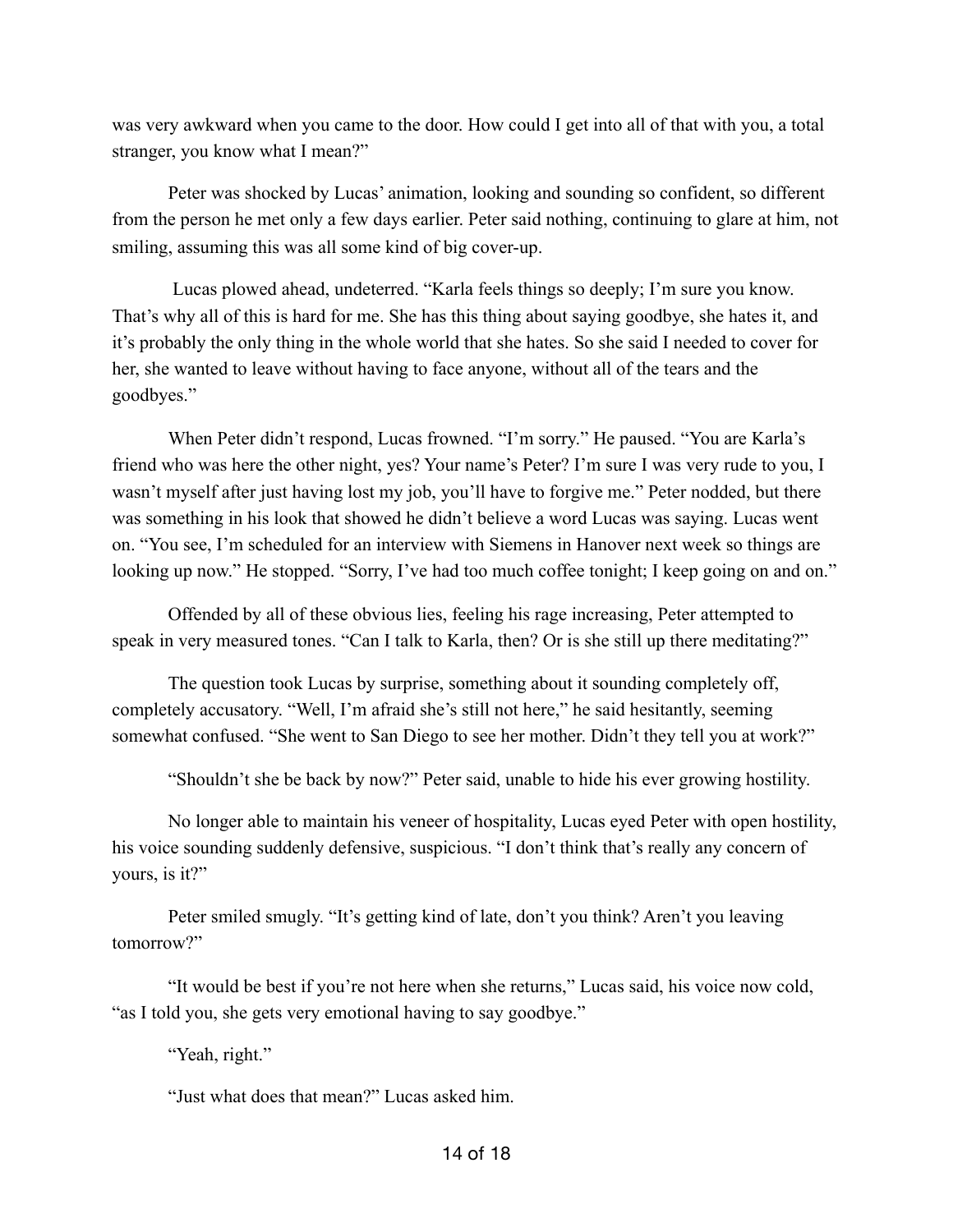Peter didn't answer. He continued staring at him in an accusing manner, fists clenched, bordering on losing control.

Lucas started to close the door. "If you'll excuse me, I still have a lot of work to do."

"You know what I think?" Peter's voice rose, strained and shrill.

Standing, as if frozen in his doorway, astonished by this inexplicable behavior, Lucas heard Peter shout, "I don't believe you. Something has happened to Karla; that's what I think."

Now fully aware that the man on his doorstep was mentally deranged, Lucas surreptitiously pushed the silent alarm located just to the left of his front door. This was his home invasion alarm, the one he was cautioned never to press unless he felt his life was in danger.

"I can't let you do this," Peter shouted.

"What are you talking about?"

"Where is she?" Peter pushed his way into the house.

"What the hell are you doing?" Lucas yelled at him.

Jerry and Nikki were parked under the elms, away from the street lights, across from Karla's house. They had just seen Peter force his way through the front door.

"Holy shit, Nikki, you were right. What a creep. You think he's capable of hurting someone?"

"I dunno, it's kind of weird that he walked right up to the house. He must be really desperate because Karla's leaving tomorrow. I don't see her car, do you?"

"No, maybe she's still in San Diego."

"He'll probably just wait until she gets back so he can declare his undying love. This is good; he's blown his cover completely now." She laughed.

"This isn't funny, Nikki. We need to do something."

"Take it easy, Jerry. There's no real danger here, he's just fucked up, a miserable little stalker doing his thing."

"I still think we need to do something."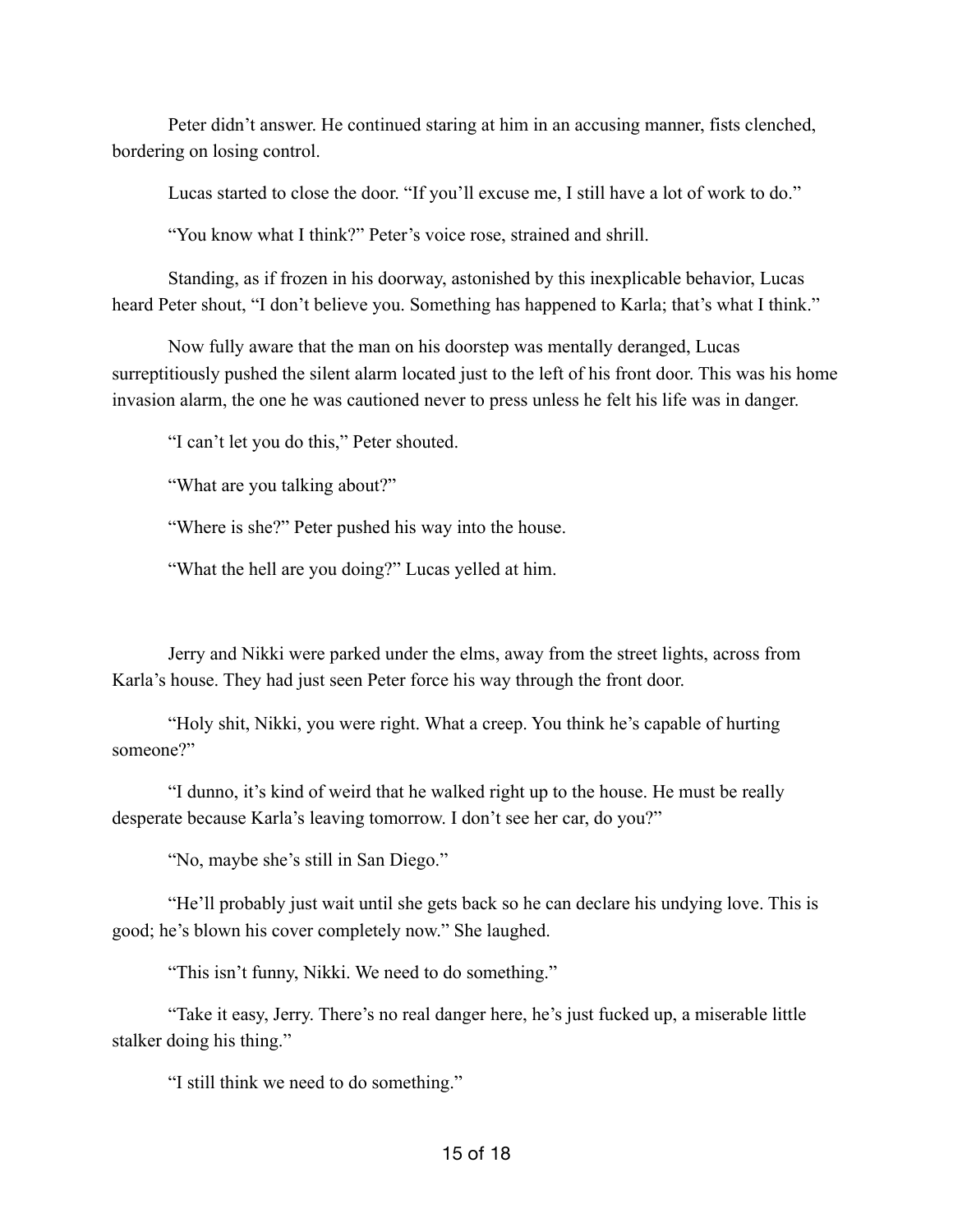"Open my glovebox," Nikki said, pointing to it.

As soon as he opened it Jerry saw the pistol.

"Here, give it to me, Jerry."

"What's with the gun, Nikki?" he said, handing it to her.

"When you're the victim of a stalker you never feel safe. Don't worry, I've been trained."

"So what are you planning on doing with that, Nikki?" Jerry said, staring at the gun.

"I'm thinkin' I may have to make a little citizen's arrest here."

"Why don't you just call the cops, that's what the plan was, wasn't it?"

"Yeah, that's the plan, but he might try to leave before they get here. We're not going to let him do that."

The inside of Nikki's car was suddenly illumined by the glare of headlights. A red Nissan Sentra arrived, slowly rolling to a stop in the driveway of Karla's house. "What timing, there's Karla," Nikki said, "quick, Jerry, you need to warn her about Peter while I call the cops."

Jerry jumped out of the car, leaving the door wide open, running across the street.

Nikki put the gun up on the dash and started looking for her cell phone. It wasn't in her pocket. Maybe it fell out. She began searching the crack in the cushion. She was just beginning to look in the backseat when she heard the sound of sirens and saw flashing lights coming up the street behind her at high speed.

"What the fuck?" Well aware that cops don't like people lurking in the dark with guns, Nikki spun around, snatching it from the dashboard in a panic. She quickly tried to put it back in the glove compartment but it flew out of her hand and slipped under the passenger seat. Two police cruisers, as if falling from the sky, screeched to a stop, surrounding Nikki's car, disgorging a couple of pumped up cops. Having just retrieved her gun, Nikki popped up only to be blinded by the bright LED light shining through her windshield. With her heart pounding like a sledgehammer, she attempted to shield her eyes, forgetting that the pistol was still in her hand. One of the officers yelled, "She has a gun!" She turned her head to see the other one, down on one knee, pointing his Glock right through the open door on the passenger side. He was a good shot, the bullet going right through the center of her forehead.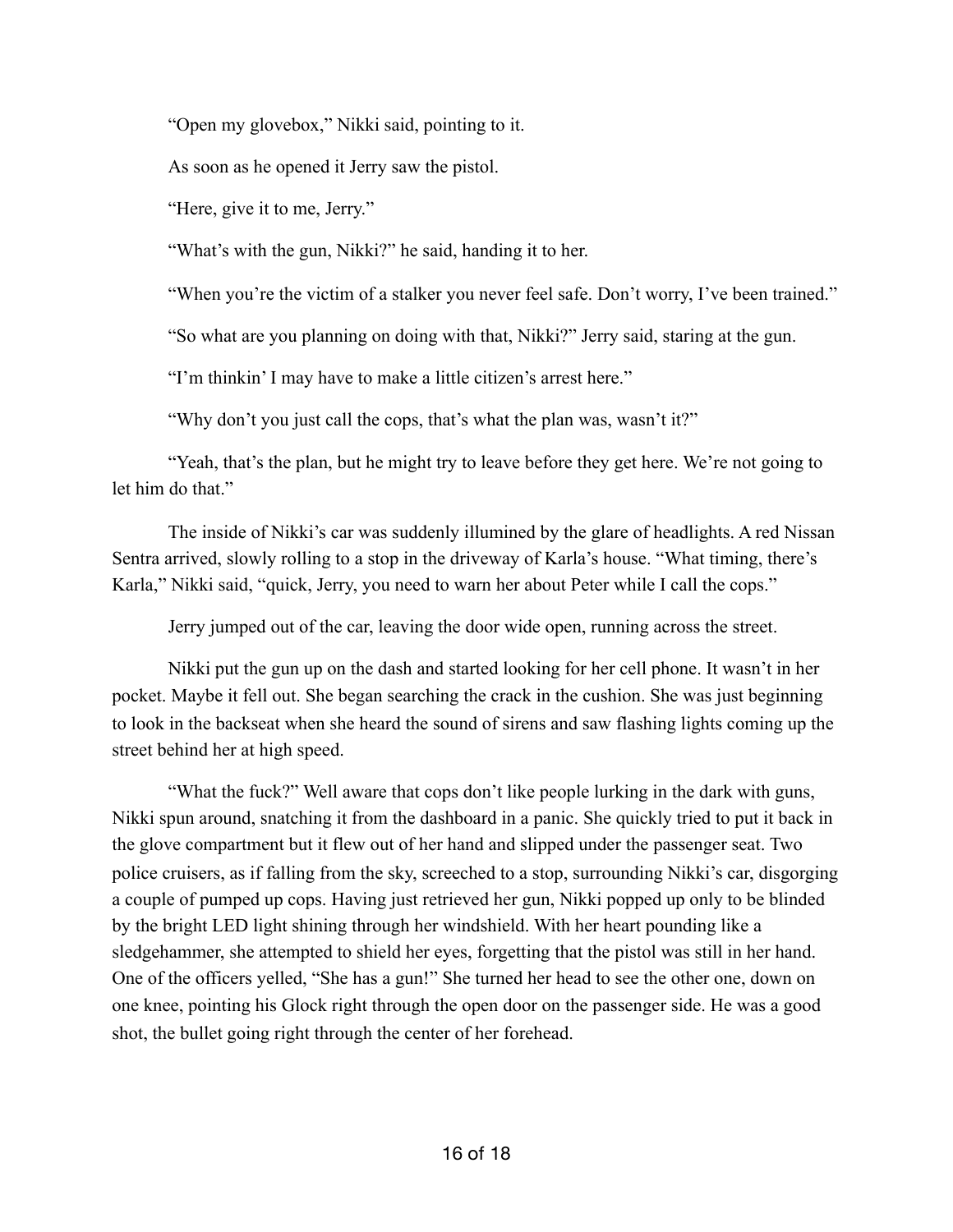Jerry ran toward Nikki's car from the other side of the road, waving his arms, screaming, "What the fuck are you guys doing?" Seeing Jerry heading toward his partner's back, the other cop yelled "Stop!" and without further warning, discharged his weapon, hitting Jerry mid-stride.

All of this happened with mind-numbing rapidity, a surreal dream, full of lights and noise and confusion. Within moments, one of the cops was shining his flashlight and pointing his gun through the open window of Karla's Nissan.

"Alright, step out of the car."

"What the hell is going on here?" she screamed.

"You tell me"

"I live here," she yelled at him.

"Who are you?"

"Karla, Karla Gaertner." This stopped him cold, lowering his gun, completely changing his tone of voice, he said, "I'm sorry, ma'am. I didn't know you were the one who pressed the alarm."

"W-what?"

"You're alright now, ma'am, they can't kidnap you now."

"Kidnap me? You just shot Jerry," Karla shouted hysterically.

"Take it easy, ma'am."

She began sobbing. "He said he was here with Nikki, they needed to talk to me, but before I could get out of the car you guys showed up and started shooting everybody…"

"We had no choice, ma'am, they were armed and dangerous."

Then it hit her. Her eyes widening, she shouted, "Oh God, my husband, he must have pressed the alarm."

Hiding in the bushes on the side of Karla's house, Peter was still shaking. He never meant to hurt Lucas but the guy went crazy, they ended up scuffling in the living room, Lucas falling over one of the boxes, his head banging against the corner of the brick hearth, a freak accident. He must have died instantly. *How in the world did the cops get here so fast?*